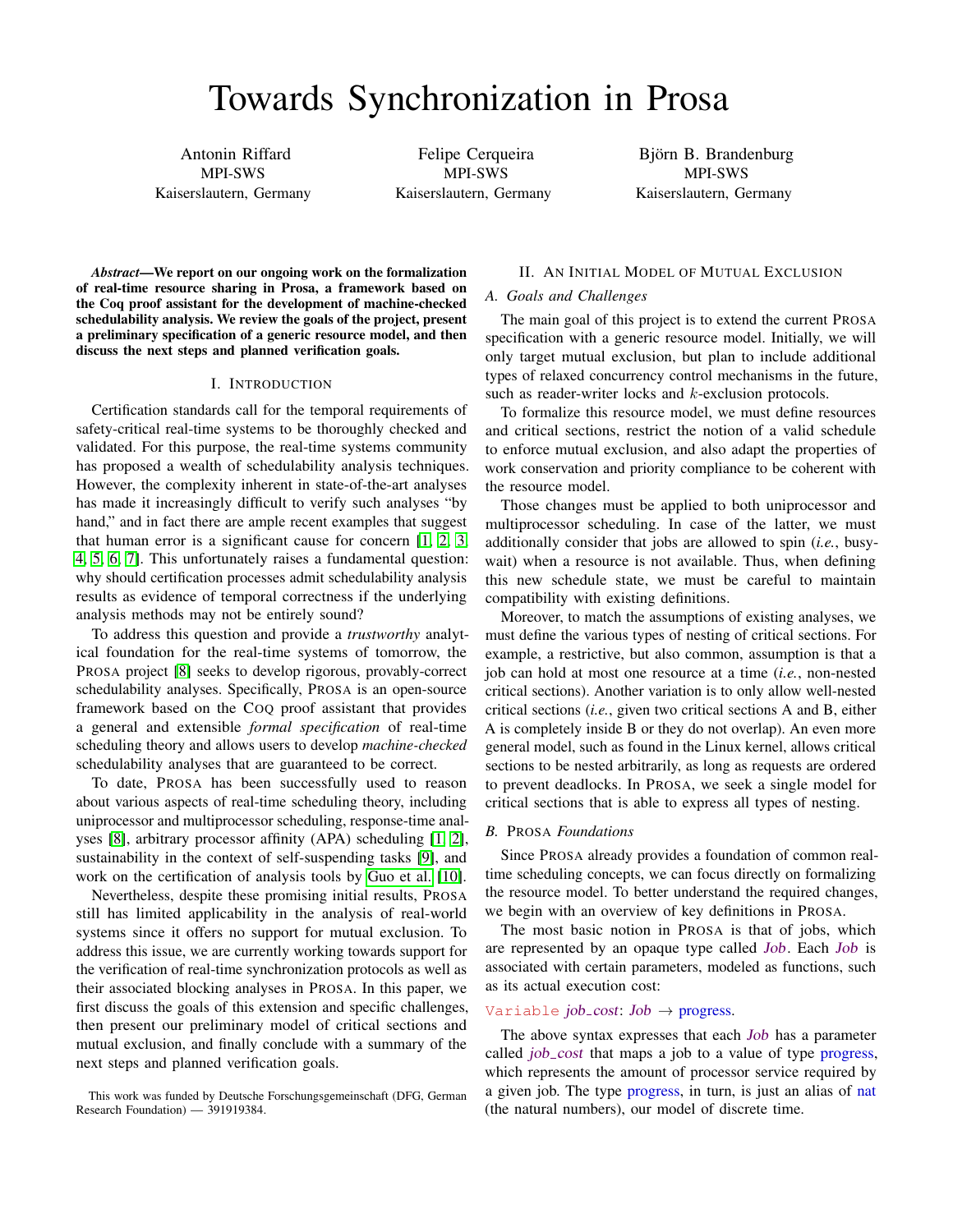Based on the notion of jobs, PROSA defines a uniprocessor schedule as a function that maps each time instant optionally to a job, represented by the type option Job (*i.e.*, either None or Some *j* with  $j \in Job$ ), meaning that at any time, either the processor is idle or exactly one job is scheduled. The type time, in turn, is also an alias of nat.

Definition schedule := time  $\rightarrow$  option Job.

Next, to model the progress and completion of execution, we define the central notion of service received by a job. Given a schedule sched, instantaneous and cumulative service of a job *j* are defined in PROSA as follows.

Definition service at (*j*: Job) (*t*: time) : progress := if sched *t* == Some *j* then 1 else 0.

Definition service (*j*: Job) (*t*: time) : progress :=  $\sum (t' < t)$  service\_at *j t'*.

When moving to the multiprocessor case, the only major change is the definition of schedule. Given the set of processors processor num\_cpus, represented by integers in [0, num\_cpus], PROSA defines a multiprocessor schedule as follows.

```
Definition schedule :=
```
processor num\_cpus  $\rightarrow$  time  $\rightarrow$  option Job.

Correspondingly, the definition of instantaneous service must also consider multiple processors. The definition of cumulative service, on the other hand, remains unchanged.

Definition service at (*j*: Job) (*t*: time) : progress :=  $\sum (cpu < num\_cpus \mid schedule$  *cpu t* = Some *j*) 1.

## *C. Formalization of Resource Sharing*

Having presented an overview of the basic concepts in PROSA, we now introduce critical sections, add constraints to the schedule to respect mutual exclusion, and finally integrate the task and resource models.

*1) Introducing Critical Sections:* During execution, a job may be required to access certain shared resources in isolation. Each of those execution intervals that are subject to mutual exclusion is called a critical section.

We model a critical section cs as an execution interval [cs\_start, cs\_end] that requires some resource cs\_resource. More precisely, critical sections and resources are represented by opaque types CriticalSection and Resource, with parameters cs\_start, cs\_end (the bounds of the interval) and cs\_resource (the targeted resource). In addition, for any job *j*, we ensure that  $0 \leq cs\_start \leq cs\_end \leq job\_cost$  *j*.

```
Variable cs: CriticalSection.
Variable cs_start: CriticalSection \rightarrow progress.
Variable cs_end: CriticalSection \rightarrow progress.
Variable cs_resource: CriticalSection \rightarrow Resource.
```
Note that *cs\_start* and *cs\_end* are expressed in terms of progress, the service received by the job up to a given time.

Next, we associate with each Job a list of critical sections.

### Variable *job\_critical\_sections*:  $Job \rightarrow$  list CriticalSection.

Since jobs can have multiple critical sections, each with arbitrary start and end times, our model is very permissive and allows any type of nesting. Nevertheless, it can also accommodate more restrictive constraints. For instance, nonnested critical sections can be specified as follows.

```
Definition no_overlapping_critical_sections :=
  ∀ j, ∀ cs1 cs2,
     cs1 \in job\_critical\_sections j \rightarrowcs2 \in job\_critical\_sections j \rightarrowcritical sections overlap cs1 \text{ } cs2 \rightarrow cs1 = cs2.
```
This predicate states that, if two critical sections *cs1* and *cs2* intersect, they must be the same. To test for intersection, we use the predicate critical sections overlap, which compares the boundaries of the critical sections.

*2) Scheduling and Resource Allocation:* Having defined critical sections, we now specify the conditions under which a schedule is valid assuming a given resource model.

First, we must identify critical sections in the schedule. We say that job *j* has entered a critical section *cs* by time *t* iff at an earlier time  $t' \leq t$ , (a) job *j* has received enough service to enter the left boundary  $cs\_start$  of the critical section, and  $(b)$ job *j* is *effectively executing* at time *t'*.

```
Definition job has entered section
```

```
(j: Job) (cs: CriticalSection) (t: time) :=
∃ t', t' ≤ t ∧
     service sched j t' > cs_start cs \wedgeservice_at sched j t' > 0.
```
Next, we say that job *j* has exited the critical section iff its received service is no longer within the right boundary  $cs$  end.

```
Definition job has exited section
                   (j: Job) (cs: CriticalSection) (t: time) :=
  service sched j t \geq cs end cs.
```
Using the predicates above, we define whether job *j* has entered but not yet exited a critical section at time *t*.

```
Definition job in section
```
(*j*: Job) (*cs*: CriticalSection) (*t*: time) := job has entered section *j cs t* ∧ ¬ job has exited section *j cs t*.

Considering that multiple critical sections can refer to the same resource, we also define whether job *j* is holding a resource *r* at time *t*.

Definition job holds resource

```
(j: Job) (r: Resource) (t: time) :=
∃ cs, cs ∈ job critical sections j ∧
      cs_resource cs = r \land \text{job_in-section } j \text{ cs } t.
```
Finally, we formalize the key property of mutual exclusion, *i.e.*, at any time *t*, at most one job can access each resource.

Definition enforces mutual exclusion := ∀ *r t*, ∀ (*j1 j2*: Job),  $job\_holds\_resource$  *j1*  $r$  *t*  $\rightarrow$ 

job\_holds\_resource  $i2 \rceil r t \rightarrow i1 = i2$ .

Note that when formalizing reader-writer or  $k$ -exclusion synchronization in the future, this definition will no longer be valid, but it can be easily generalized to such cases.